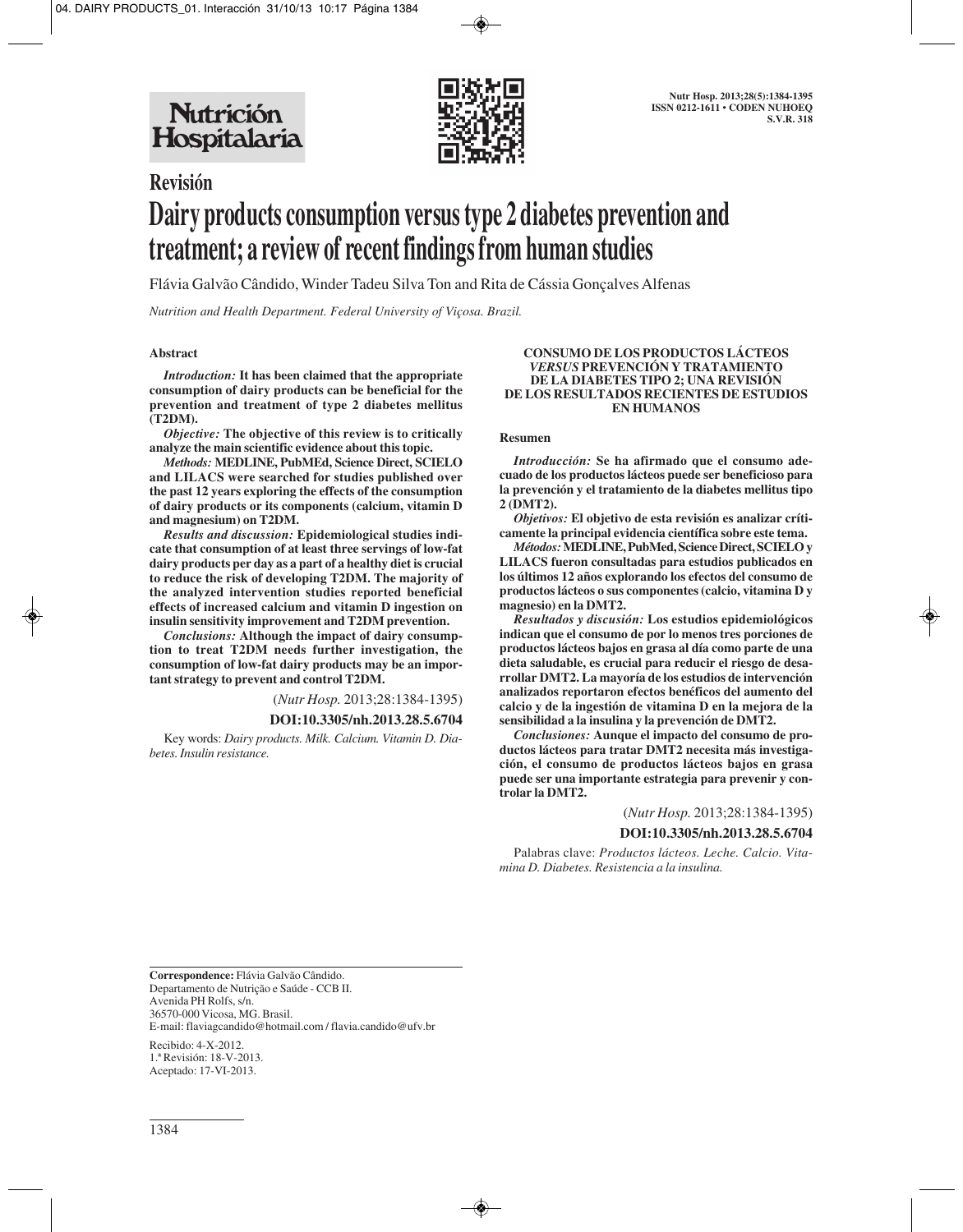# **Introduction**

Type 2 diabetes mellitus (T2DM), which is partially characterized by insulin resistance (IR), is one of the most common chronic diseases in the world. IR is a pathological condition in which insulin becomes less effective at lowering blood glucose levels. T2DM occurs when the functional expansion of islet β-cells fails to compensate for the degree of  $IR<sup>1</sup>$ . The worldwide prevalence of this disease among adults is estimated to increase from 285 million cases (6.4% of the population) in 2010 to 439 million (7.7%) in 2030. It is believed that this increase will be especially prominent in developing countries (69% increase compared to an increase of 20% in developed countries).2

The rapid increase in the incidence of T2DM indicates a low correlation with genetic causes and a strong correlation with lifestyle and/or environmental factors.<sup>3,4</sup> Accordingly, body weight reduction, increased physical activity, and good dietary habits are effective strategies for reducing the incidence of IR and T2DM<sup>5-7</sup> as well as for treating these disorders.<sup>8,9</sup> With regard to dietary habits, the influence of dairy intake on the prevention and treatment of T2DM deserves special attention.<sup>10</sup>

Although several epidemiological studies<sup>11-26</sup> have reported that the consumption of dairy products or their components may reduce the risk of developing T2DM, this effect was not considered in the new Dietary Reference Intakes (DRIs).<sup>27</sup> Dairy products are the best nutritional sources of calcium. Fortified dairy products are considered a good source vitamin D. Thus, the effect of dairy intake on the manifestation and control of T2DM reflects the synergistic effect of these two components,<sup>28</sup> and the benefits of dairy intake have been attributed to both calcium and vitamin D. It has been claimed that the inconsistency in the results of a small number of randomized clinical trials does not allow the establishment of a causal relationship between dairy product consumption and the suggested benefits.<sup>27</sup>

The objective of this study was to critically analyze the major scientific evidence regarding the role of dairy products and their components in the prevention and management of T2DM. We believe this is an important step to stimulate the conductance of scientific studies on this topic, favoring the establishment of public policies that can lead to health benefits to the world's populations.

# **Methods**

We searched the MEDLINE, PubMEd, Science Direct, Scientific Electronic Library Online (SCIELO), and Latin American and Caribbean Health Sciences Literature-LILACS electronic databases to identify studies published within the last 12 years regarding the effects of consuming dairy products or their components (calcium, vitamin D and magnesium) on T2DM. For epidemiological studies, the prevalence and risks of T2DM and/or insulin resistance syndrome (IRS) were considered regarding dairy products, calcium and vitamin D consumption. For intervention studies, a minimum of 4 weeks intervention was considered regarding dairy products consumption, supplementation level (minimum) of vitamin D (400 IU) and calcium (500 mg), in which fasting glycemia and insulinemia, glycated hemoglobin, Homeostasis Model Assessment (HOMA) index, HOMA of insulin resistance (HOMA-IR), HOMA of insulin sensitivity (HOMA-%S); HOMA of β-cell function (HOMA-%B), quantitative insulin sensitivity check index (QUICKI) and intraplatelet calcium were assessed.

The studies were searched using the following main terms: dairy product, milk, diabetes, IR, glucose intolerance, impaired glucose, calcium, vitamin D, dairy products consumption, and serum vitamin D.

# **The effects of dairy intake on T2DM prevention and treatment**

# *Evidence from epidemiological studies*

The results of several epidemiological studies substantiate the existence of an inverse correlation between the consumption of dairy products, calcium, and/or vitamin D and T2DM11-15,17-22,24 or IRS.12,17,18,20,23-26

The results of studies involving the participation of men or women indicated that each daily dairy portion consumed reduced the risk of developing T2DM by  $9\%$ <sup>11</sup> and  $4\%$ <sup>13</sup> in males and females, respectively. The consumption of  $\geq 2.9$  dairy portions per day protected against T2DM compared to  $< 0.9$ <sup>11</sup> and  $< 0.85$ <sup>13</sup> dairy portions daily for males and females, respectively. The results of these two studies suggest that dairy products prevent T2DM to a greater extent in males compared to females.11,13 The higher testosterone secretion by men can lead to a higher waist-to-hip fat concentration, which in turn may favor an increase in visceral adiposity.29 It has been proposed that this type of adiposity is associated with both peripheral and hepatic IR in T2DM.30 Furthermore, the consumption of dairy products has a most pronounced effect on abdominal fat than on deep subcutaneous adipose tissue.31,32 It is possible, therefore, that the consumption of dairy products by men was more effective on reducing the risk of T2DM because they had greater accumulation of visceral fat than women.

It is noteworthy that the best effects were associated with the consumption of low-fat dairy products.<sup>11,13,21,22</sup> No beneficial effects were verified for subjects who consumed the high-fat ones.21,22 It was observed that while the consumption of one dairy portion daily resulted in an average reduction of 5% in the risk of T2DM in both males and females, the consumption of one portion of low-fat dairy products was associated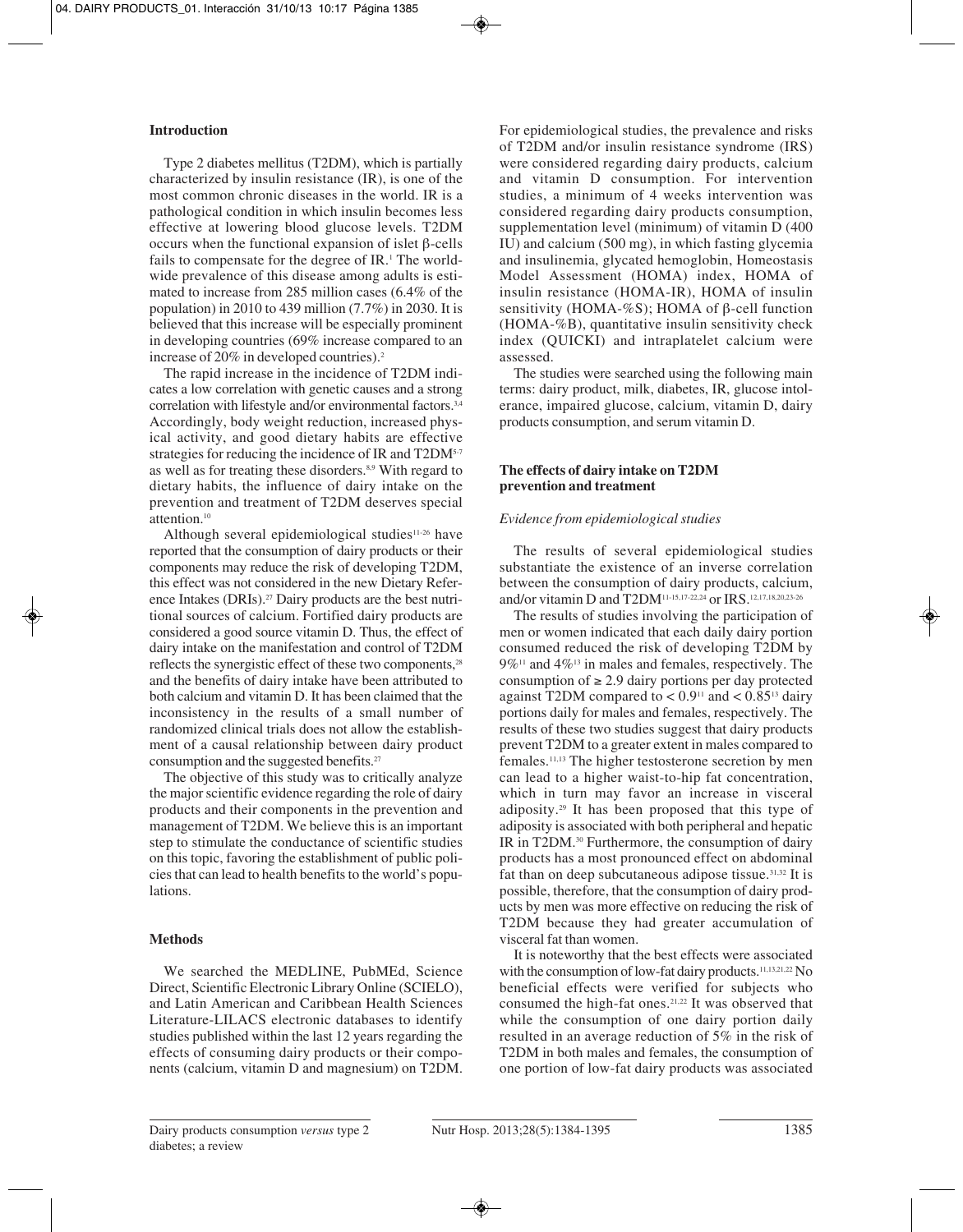with a 10% reduction.<sup>22</sup> In postmenopausal women, an average daily intake of at least 1.5 low-fat dairy portions reduced the risk of T2DM compared to those with a daily intake of  $< 0.5$  portions, especially among women with a higher BMI.<sup>21</sup>

In contrast, the authors of a recent study did not observe any beneficial effect of dairy consumption on T2DM prevention, regardless of its fat content. A total of 4,526 men and women were involved in that 10-year prospective study.33 However, the data obtained in that study was analyzed after being divided into tertiles instead of quintiles as it has been done in other studies. Due to that the small variation in the dairy intake among groups (difference of 329 g/day between the medians of the first and third tertiles) may have impaired the detection of significant correlations. In addition, the average values of dairy (246 g/day) and calcium (935  $\pm$  321 mg/day) intake in the group with the lowest intake level were still relatively high. It seems that the increased risk of T2DM occurs mainly when dairy consumption is lower than those reported in the aforementioned study.<sup>24</sup>

The beneficial effects of calcium and vitamin D intakes on the risk of developing T2DM were assessed in three prospective studies.14,15,19 The authors of two of these studies did not identify significant effects of calcium<sup>19</sup> or vitamin  $D<sup>14</sup>$  consumption, although Pittas et al.14 and Van Dan et al.15 reported that calcium alone did have an effect. In the latter study, this effect was observed before adjusting for magnesium intake. Magnesium acts as a cofactor of enzymes involved in glucose metabolism. Low magnesium intake has been associated with an increased risk of T2DM.34 Since dairy products are good sources of magnesium, this element may be implicated in the benefits associated with dairy consumption. Vitamin D was shown to play an important role in reducing the T2DM risk only among the participants who used supplements of this vitamin.14 However, a high calcium intake significantly reduced the risk of developing T2DM in participants who consumed the greatest levels of dietary vitamin D.19 The intake of doses greater than 1,200 mg/day of calcium and 800 IU/day of vitamin D correlated with a 33% reduction (RR 0.67, CI, 0.49-0.90) in the risk of T2DM compared to doses of less than 600 mg/day and 400 IU/day, respectively.24 Such results are surprising from a clinical perspective due to the magnitude of the reduction of the risks.

The effects of the consumption of dairy products or their components on T2DM and IRS was investigated in two meta-analyses.<sup>18,24</sup> The results of these studies confirmed the protective effect of dairy product, calcium, and vitamin D intake. The authors of the first study<sup>18</sup> reported 10% (RR 0.92; CI, 0.86-0.97) and 25% (RR 0.74; CI, 0.64-0.84) reductions in the probability of developing T2DM and IRS, respectively, with highest intake of milk or dairy products. In the second study, $24$  the consumption of 3 to 5 portions of dairy products per day reduced the probability of developing

T2DM (OR 0.86; CI, 0.79-0.93) and IRS (OR 0.71; CI 0.57-0.89) compared to the intake of less than 1.5 portions per day.

Among the studies that assessed the effect of dairy products on T2DM and IRS,12,20,23,25,35 two reported protective effects against T2DM and IRS,12,20 two observed this effect only for IRS,23,25 and one reported that dairy consumption did not affect the risk of either T2DM or IRS.<sup>35</sup> Among the studies that investigated only the effect of dairy products on IRS,17,26,36,37 the authors of three of these studies found a protective effect<sup>17,26,36</sup> and one did not.<sup>37</sup> However, the study conducted by Snijder et al.37 only assessed dairy intake at baseline. Therefore, one cannot guarantee that the dietary patterns of the participants remained the same during the 6.4 years of follow-up. It should be noted also that the study population was relatively healthy, which might have contributed to the lack of correlations.

The conflicting results of an additional study also deserve discussion. Lawlor et al.<sup>35</sup> reported lower HOMA scores, triglyceride concentrations, BMI values, and high-density lipoprotein (HDL) levels among women who reported that they never drank milk compared to those that did. This study included 4,024 British postmenopausal women aged 60 to 79 years old. The probability of developing IRS was 45% lower among women who never drank milk compared to those who did (OR 0.55; CI, 0.33-0.94), even after adjusting for interfering variables. The authors of that study emphasize the need to establish whether there is causal relationship between the investigated variables and discuss the possibility that a biological variable, such as lactose intolerance, may have interfered with the results. Non-diabetic individuals are more prone to lactose intolerance and thus exclude dairy products from their diet. Therefore, the protective effect associated with the non-consumption of dairy products verified in their study may have been related with a lower genetic susceptibility to T2DM. In that case, the results obtained in that study would not indicate the lack of a protective effect of dairy intake.

Although the results of most studies indicate the existence of an inverse correlation between T2DM and dairy consumption, the results of some studies are conflicting.23,25,35,37 Factors that may have interfered with the magnitude of the obtained correlations include gender, age range, ethnicity, BMI, and the amount and type of dairy products consumed. In some prospective studies,13,15,19,25,33,37 dietary intake was not monitored throughout the study. In other studies,<sup>18,21,26</sup> the exact amounts of dairy products and/or calcium and vitamin D consumed were not described or adjustments were not consistently performed among the assessed groups to account for confounding variables. The main characteristics and results from epidemiological studies in which the effect of the consumption of dairy products, calcium, and/or vitamin D on the development of T2DM and IRS are described in table I and table II, respectively.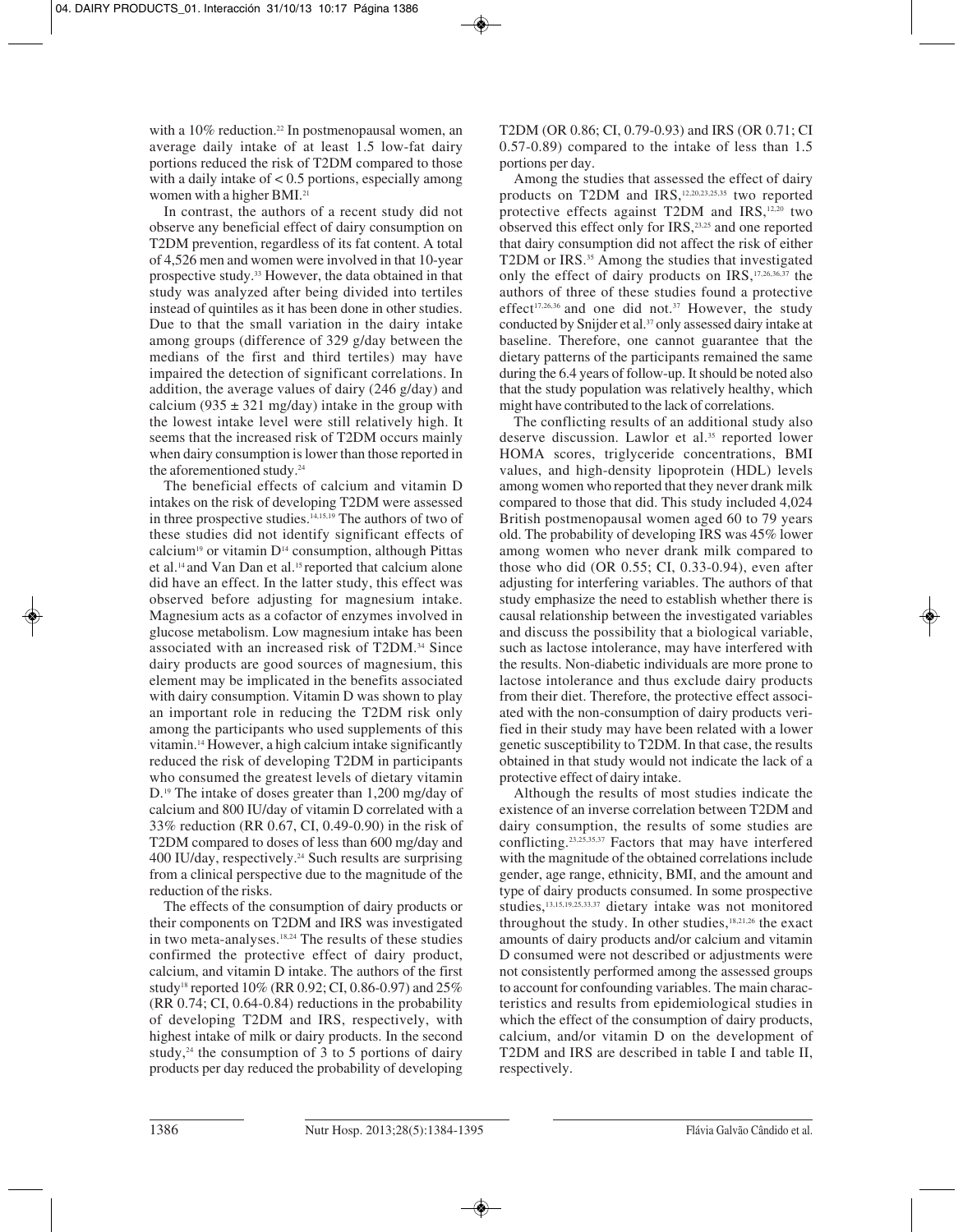| Each consumed portion decreased the risk of T2DM by 9%;<br>Total calcium intake > 1,200 mg/day: lower risk of T2DM than<br>(compared to <600 mg/day of calcium and <400 IU of vitamin D)<br>Each portion consumed/day reduced the risk of disease by 4%<br>- Odds for IRS at baseline: lower in subjects who consumed ≥ 1<br>- Consumption of LFD reduced the risk of T2DM compared to<br>(median: 661 mg/day) compared to the lowest (219 mg/day)<br>Reduced risk of T2DMin the highest calcium intake quintile<br>$\leq 600$ mg/day; Intake > 1,200 mg/day of calcium and > 800<br>No correlation between vitamin D consumption and T2DM<br>$-$ No correlation with calcium intake after adjusting for Mg<br>- Intake of high levels vitamin D and calcium: reduced risk<br>$-$ Consuming $\ge$ 2.9 portions/day resulted in a lower risk of<br>IU/day of vitamin D: reduced the risk of T2DM by 33%<br>- Calcium did not reduce the odds of developing T2DM<br>$-$ No correlation between milk consumption and T2DM<br>(>400 IU/day) correlated with reduced risk of T2DM<br>$-$ Consuming > 2.9 portions/day associated with lower<br>- High calcium doses ( $>$ 500 mg/day) and vitamin D<br>- Dairy intake: lower odds of T2DM in women<br>T2DM risk than consuming $< 0.85$ portions<br>cup or more of milk or other dairy products<br>the decrease in risk was higher for LFD<br>T2DM than consuming $\leq 0.9$ portion<br>Better results observed with LFD<br>consumption < 1 portion/day<br>Main results<br>for T2DM<br>$\mathbf{L}$<br>$\mathbb{I}$<br>Odds of developing<br>developing T2DM<br>developing T2DM<br>T2DM and IRS<br>Studied factor<br>Risk of T2DM<br>Risk of T2DM<br>Risk of T2DM<br>Odds for<br>Odds of<br>and vitamin D consumption<br>Dietary dairy, calcium,<br>supplemental calcium<br>dairy, LFD, and HFD<br>Dairy and/or milk<br>Consumption of<br>Consumption of<br>Dietary calcium<br>and vitamin D<br>consumption<br>consumption<br>consumption<br>dairy, LFD,<br>Dietary or<br>Indicator<br>and HFD<br>Healthcare professionals<br>CVD, CVD, CLD,<br>Japanese without<br>Without diabetes,<br>Without diabetes,<br>Without diabetes<br>Without diabetes<br>without diabetes,<br>CVD, or cancer<br>CVD, or cancer<br>CVD or cancer<br>Black women<br>or CKD<br><b>Other</b><br>Sample characteristics<br>$Age$ (mean/interval)<br>$45-74y$ (onset)<br>$30-55y$ (onset)<br>$21-69$ y (onset)<br>$45-59y$ (onset)<br>$55y$ (onset)<br>40-75 y<br>$(onset)$<br>Gender<br>MÆ<br>≍<br>≍<br>щ<br>匞<br>工<br>59,796<br>41,186<br>37,183<br>83,779<br>41,254<br>2,375<br>$\overline{\phantom{a}}$<br>Van Dan et al.<br>Elwood et al.<br>First author<br>Pittas et al.<br>Kirii et al.<br>Choi et al.<br>$(2006)^{15}$<br>$(2006)^{\scriptscriptstyle{\mathrm{B}}}$<br>$(2007)^{25}$<br>$(year)^{ref.}$<br>$(2005)^{\scriptscriptstyle 11}$<br>$(2006)^{14}$<br>$(2009)^{19}$<br>Liu et al.<br>Type<br>of study |  |  | Epidemiological studies which assessed the effect of dairy intake on T2DM<br>Table I |  |  |
|--------------------------------------------------------------------------------------------------------------------------------------------------------------------------------------------------------------------------------------------------------------------------------------------------------------------------------------------------------------------------------------------------------------------------------------------------------------------------------------------------------------------------------------------------------------------------------------------------------------------------------------------------------------------------------------------------------------------------------------------------------------------------------------------------------------------------------------------------------------------------------------------------------------------------------------------------------------------------------------------------------------------------------------------------------------------------------------------------------------------------------------------------------------------------------------------------------------------------------------------------------------------------------------------------------------------------------------------------------------------------------------------------------------------------------------------------------------------------------------------------------------------------------------------------------------------------------------------------------------------------------------------------------------------------------------------------------------------------------------------------------------------------------------------------------------------------------------------------------------------------------------------------------------------------------------------------------------------------------------------------------------------------------------------------------------------------------------------------------------------------------------------------------------------------------------------------------------------------------------------------------------------------------------------------------------------------------------------------------------------------------------------------------------------------------------------------------------------------------------------------------------------------------------------------------------------------------------------------------------------------------------------------------------------------------------------------------------------------------------------------------------------------------------------------------------------------------------------------------------------------------------------------------------------------------------------|--|--|--------------------------------------------------------------------------------------|--|--|
|                                                                                                                                                                                                                                                                                                                                                                                                                                                                                                                                                                                                                                                                                                                                                                                                                                                                                                                                                                                                                                                                                                                                                                                                                                                                                                                                                                                                                                                                                                                                                                                                                                                                                                                                                                                                                                                                                                                                                                                                                                                                                                                                                                                                                                                                                                                                                                                                                                                                                                                                                                                                                                                                                                                                                                                                                                                                                                                                            |  |  |                                                                                      |  |  |
|                                                                                                                                                                                                                                                                                                                                                                                                                                                                                                                                                                                                                                                                                                                                                                                                                                                                                                                                                                                                                                                                                                                                                                                                                                                                                                                                                                                                                                                                                                                                                                                                                                                                                                                                                                                                                                                                                                                                                                                                                                                                                                                                                                                                                                                                                                                                                                                                                                                                                                                                                                                                                                                                                                                                                                                                                                                                                                                                            |  |  |                                                                                      |  |  |
|                                                                                                                                                                                                                                                                                                                                                                                                                                                                                                                                                                                                                                                                                                                                                                                                                                                                                                                                                                                                                                                                                                                                                                                                                                                                                                                                                                                                                                                                                                                                                                                                                                                                                                                                                                                                                                                                                                                                                                                                                                                                                                                                                                                                                                                                                                                                                                                                                                                                                                                                                                                                                                                                                                                                                                                                                                                                                                                                            |  |  |                                                                                      |  |  |
|                                                                                                                                                                                                                                                                                                                                                                                                                                                                                                                                                                                                                                                                                                                                                                                                                                                                                                                                                                                                                                                                                                                                                                                                                                                                                                                                                                                                                                                                                                                                                                                                                                                                                                                                                                                                                                                                                                                                                                                                                                                                                                                                                                                                                                                                                                                                                                                                                                                                                                                                                                                                                                                                                                                                                                                                                                                                                                                                            |  |  |                                                                                      |  |  |
|                                                                                                                                                                                                                                                                                                                                                                                                                                                                                                                                                                                                                                                                                                                                                                                                                                                                                                                                                                                                                                                                                                                                                                                                                                                                                                                                                                                                                                                                                                                                                                                                                                                                                                                                                                                                                                                                                                                                                                                                                                                                                                                                                                                                                                                                                                                                                                                                                                                                                                                                                                                                                                                                                                                                                                                                                                                                                                                                            |  |  |                                                                                      |  |  |
|                                                                                                                                                                                                                                                                                                                                                                                                                                                                                                                                                                                                                                                                                                                                                                                                                                                                                                                                                                                                                                                                                                                                                                                                                                                                                                                                                                                                                                                                                                                                                                                                                                                                                                                                                                                                                                                                                                                                                                                                                                                                                                                                                                                                                                                                                                                                                                                                                                                                                                                                                                                                                                                                                                                                                                                                                                                                                                                                            |  |  |                                                                                      |  |  |
|                                                                                                                                                                                                                                                                                                                                                                                                                                                                                                                                                                                                                                                                                                                                                                                                                                                                                                                                                                                                                                                                                                                                                                                                                                                                                                                                                                                                                                                                                                                                                                                                                                                                                                                                                                                                                                                                                                                                                                                                                                                                                                                                                                                                                                                                                                                                                                                                                                                                                                                                                                                                                                                                                                                                                                                                                                                                                                                                            |  |  |                                                                                      |  |  |
|                                                                                                                                                                                                                                                                                                                                                                                                                                                                                                                                                                                                                                                                                                                                                                                                                                                                                                                                                                                                                                                                                                                                                                                                                                                                                                                                                                                                                                                                                                                                                                                                                                                                                                                                                                                                                                                                                                                                                                                                                                                                                                                                                                                                                                                                                                                                                                                                                                                                                                                                                                                                                                                                                                                                                                                                                                                                                                                                            |  |  |                                                                                      |  |  |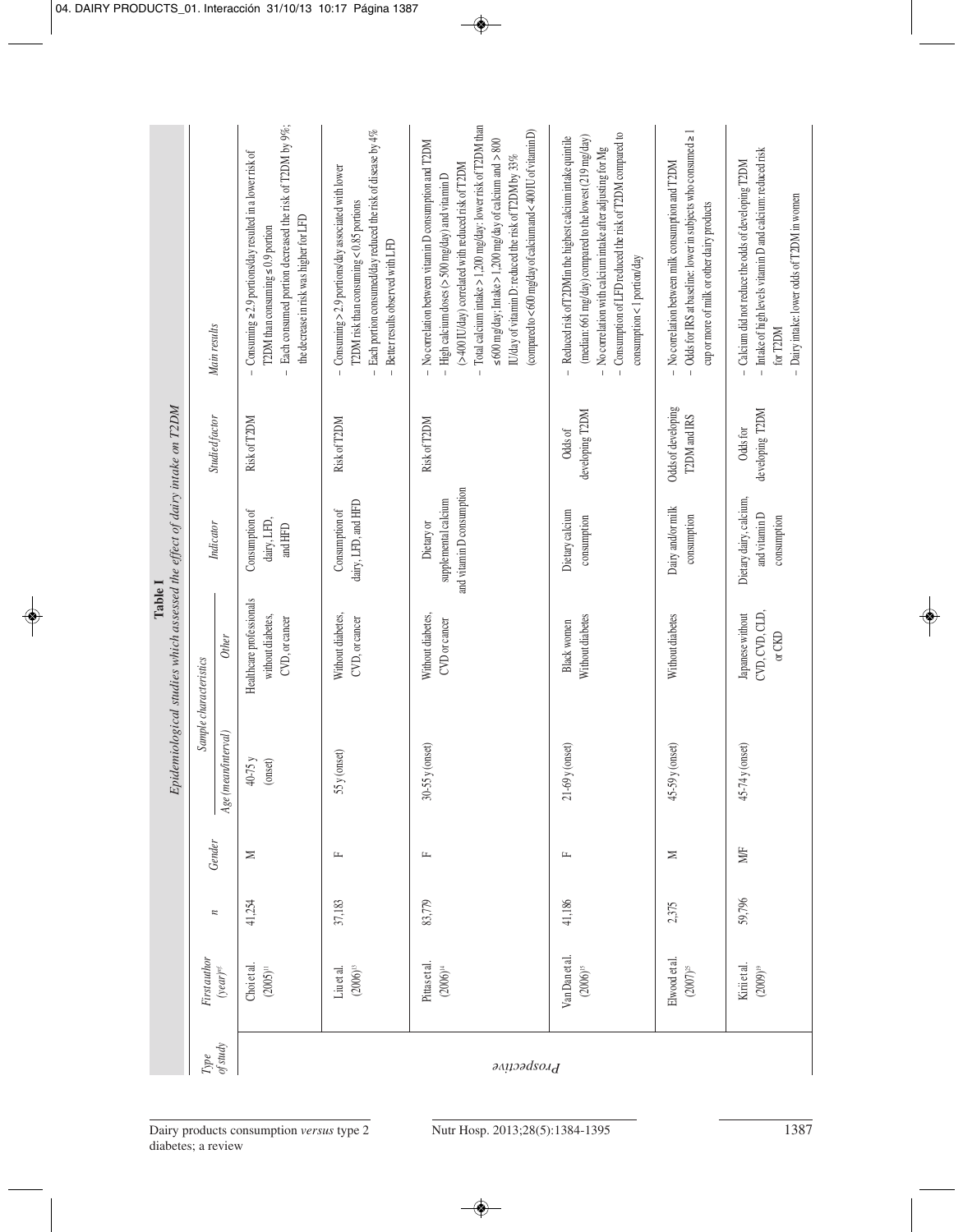| Epidemiological studies which assessed the effect of dairy intake on T2DM<br>Table I (cont.) | Sample characteristics<br>Gender | Main results<br>Studied factor<br>Indicator<br><b>Other</b><br>Age (mean/interval)<br>$\boldsymbol{n}$ | total calcium consumption: inverse correlation with incidence<br>- Consumption of other dairy products (except cheese) and<br>Cheese consumption: inverse correlation with IRS<br>of T2DM, IRS, and fasting hyperglycemia<br>Odds for developing<br>T2DM, IRS, or<br>hyperglycemia<br>Dairy consumption<br>(milk, cheese,<br>and other)<br>(onset)<br>$30 - 65y$ (<br>MÆ<br>3,435 | $-$ Consumption of $> 1.5$ regular dairy portions/day: reduced the<br>risk of T2DM, especially among women with the highest<br>Consumption of FRD did not have a similar effect<br><b>BMI</b> values<br>Risk of T2DM<br>HFD consumption<br>Dairy, LFD, and<br>Postmenopausal<br>Ethnic diversity<br>women<br>$50-79$ y (onset)<br>圧 | - Inconsistent correlation with T2DM incidence<br>Risk of T2DM<br>HFD consumption<br>Dairy, LFD, and<br>Mostly Caucasian<br>$56y$ (onset)<br>MÆ<br>4,526 | Consumption of 3 to 4 dairy portions/day reduced the odds<br>Consumption of 3 to 5 dairy portions/day reduced the odds<br>High calcium doses (661-1,200 mg/day)+vitamin D<br>for IRS compared to intake of 0.9-1.7 portions/day<br>reduced the odds ofT2DM compared to low doses<br>for T2DM compared to intake of 1.5 portions<br>$(219 - 600 \text{ mg/day})$<br>developing T2DM<br>Odds of<br>and IRS<br>vitamin D consumption<br>Dairy, calcium and<br>$\,$ $\,$<br>$\overline{\phantom{a}}$<br>$\overline{\phantom{a}}$ | Consumption of more dairy amounts reduced the risk of IRS<br>Approximate 10% reduction of T2DM risk in response<br>to high dairy intake<br>$\bar{1}$<br>$\mathbb{I}$<br>Risk of T2DM<br>and IRS<br>Dairy intake<br>I<br>$\mathsf I$<br>$\overline{1}$<br>I | T2DM; the effect was higher with LFD (RR: 0.82; CI:<br>Each dairy portion consumed/day is associated with a 5%<br>Consumption of dairy products: 14% reduced risk of<br>decrease in T2DM risk (10% for LFD)<br>0.74-0.90) and absent with FRD<br>Risk of T2DM<br>HFD consumption<br>Dairy, LFD, and<br>$\sf I$<br>I |
|----------------------------------------------------------------------------------------------|----------------------------------|--------------------------------------------------------------------------------------------------------|-----------------------------------------------------------------------------------------------------------------------------------------------------------------------------------------------------------------------------------------------------------------------------------------------------------------------------------------------------------------------------------|-------------------------------------------------------------------------------------------------------------------------------------------------------------------------------------------------------------------------------------------------------------------------------------------------------------------------------------|----------------------------------------------------------------------------------------------------------------------------------------------------------|------------------------------------------------------------------------------------------------------------------------------------------------------------------------------------------------------------------------------------------------------------------------------------------------------------------------------------------------------------------------------------------------------------------------------------------------------------------------------------------------------------------------------|------------------------------------------------------------------------------------------------------------------------------------------------------------------------------------------------------------------------------------------------------------|---------------------------------------------------------------------------------------------------------------------------------------------------------------------------------------------------------------------------------------------------------------------------------------------------------------------|
|                                                                                              |                                  |                                                                                                        |                                                                                                                                                                                                                                                                                                                                                                                   |                                                                                                                                                                                                                                                                                                                                     |                                                                                                                                                          |                                                                                                                                                                                                                                                                                                                                                                                                                                                                                                                              |                                                                                                                                                                                                                                                            |                                                                                                                                                                                                                                                                                                                     |
|                                                                                              |                                  |                                                                                                        |                                                                                                                                                                                                                                                                                                                                                                                   |                                                                                                                                                                                                                                                                                                                                     |                                                                                                                                                          |                                                                                                                                                                                                                                                                                                                                                                                                                                                                                                                              |                                                                                                                                                                                                                                                            |                                                                                                                                                                                                                                                                                                                     |
|                                                                                              |                                  |                                                                                                        |                                                                                                                                                                                                                                                                                                                                                                                   | 82,076                                                                                                                                                                                                                                                                                                                              |                                                                                                                                                          |                                                                                                                                                                                                                                                                                                                                                                                                                                                                                                                              |                                                                                                                                                                                                                                                            |                                                                                                                                                                                                                                                                                                                     |
|                                                                                              | First author                     | $(year)^{ef}$                                                                                          | Fumeron et al.<br>$(2011)^{\text{20}}$                                                                                                                                                                                                                                                                                                                                            | Margolis et al.<br>$(2011)^{21}$                                                                                                                                                                                                                                                                                                    | Soedamah-Muthu<br>et al. $(2012)^n$                                                                                                                      | Pittas et al.<br>$(2007)^{16}$                                                                                                                                                                                                                                                                                                                                                                                                                                                                                               | Elwood et al.<br>$(2008)^{\scriptscriptstyle{18}}$                                                                                                                                                                                                         | Song et al.<br>$(2011)^{\rm{22}}$                                                                                                                                                                                                                                                                                   |
|                                                                                              | Type                             | of study                                                                                               |                                                                                                                                                                                                                                                                                                                                                                                   | Prospective                                                                                                                                                                                                                                                                                                                         |                                                                                                                                                          |                                                                                                                                                                                                                                                                                                                                                                                                                                                                                                                              | sis&puv-viə <sub>W</sub>                                                                                                                                                                                                                                   |                                                                                                                                                                                                                                                                                                                     |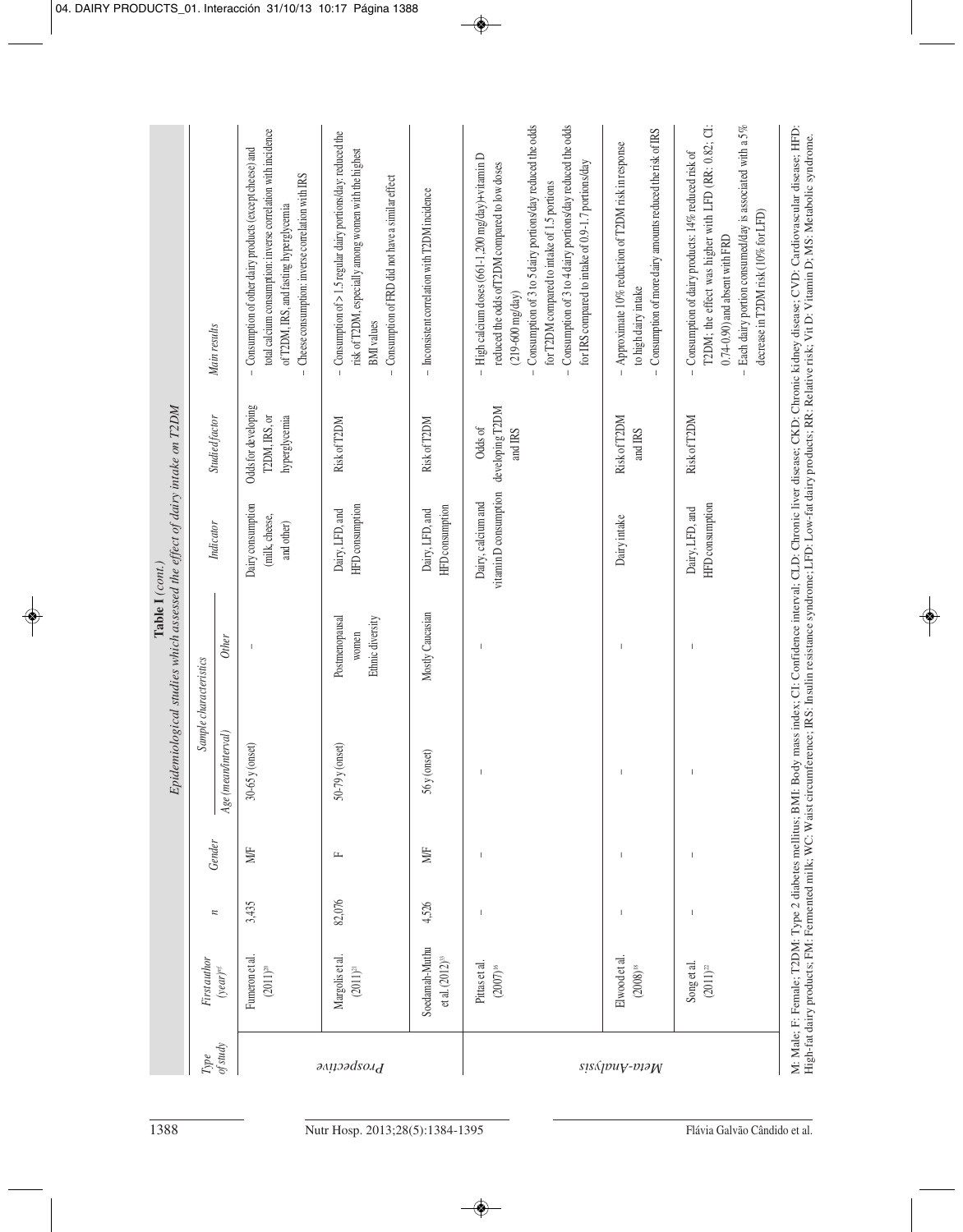|                 |                                                 |                  |        |                                                                                                                                                                      | Epidemiological studies which assessed the effect of dairy intake on IRS<br>Table II |                   |                                         |                                                                                                                                                                                                                                                                                                                                                                                                                                                                        |
|-----------------|-------------------------------------------------|------------------|--------|----------------------------------------------------------------------------------------------------------------------------------------------------------------------|--------------------------------------------------------------------------------------|-------------------|-----------------------------------------|------------------------------------------------------------------------------------------------------------------------------------------------------------------------------------------------------------------------------------------------------------------------------------------------------------------------------------------------------------------------------------------------------------------------------------------------------------------------|
| Type            | First author                                    |                  |        | Sample characteristics                                                                                                                                               |                                                                                      |                   |                                         |                                                                                                                                                                                                                                                                                                                                                                                                                                                                        |
| of study        | $(year)^{ref.}$                                 | $\overline{\mu}$ | Gender | <i>(interval)</i><br>Age (mean/                                                                                                                                      | <b>Other</b>                                                                         | Indicator         | Studied factor                          | Main results                                                                                                                                                                                                                                                                                                                                                                                                                                                           |
| Prospective     | Pereira et al.<br>$(2002)^{36}$                 | 3,157            | MÆ     | $18-30y$<br>(onset)                                                                                                                                                  | Caucasian and black                                                                  | Dairy consumption | developing IRS<br>Odds of               | overweight individuals for developing IRS compared to<br>- Each additional episode of dairy consumption reduced the<br>The results were similar for both sexes and races and were<br>No correlation observed in individuals with normal weight<br>not affected after adjustment for other dietary components<br>similar individuals who consumed dairy $<$ 10 times/week<br>$-$ Dairy intake > 35 times/week reduced the odds in 72<br>odds of IRS by 21%<br>$\bar{1}$ |
|                 | Azadbakht et al.<br>$(2005)^{23}$               | 827              | MÆ     | $18-74y$                                                                                                                                                             | Without diabetes,<br>CVD, or stroke                                                  | Dairy consumption | developing IRS<br>components<br>Odds of | increased WC, hypertension, and IRS than consumption of<br>- Consumption of $\geq$ 3.1 dairy portions/day: lower odds of<br>- No effect on fasting glycemia<br><1.7 portions/day                                                                                                                                                                                                                                                                                       |
| Cross-sectional | Ruidavets et al.<br>$(2007)^{26}$               | 912              | N      | $45-64y$                                                                                                                                                             |                                                                                      | Dairy intake      | developing IRS<br>Odds of               | Decreased odds for IRS in the greatest dairy intake quintile<br>- Prevalence of IRS: $32.6\%$ for the lowest vs. 19.9% for the<br>compared to the lowest<br>highest dairy intake<br>$\mathbf{I}$                                                                                                                                                                                                                                                                       |
|                 | Kelishadi et al.<br>$(2008)^{\text{\tiny{II}}}$ | 4,811            | MÆ     | $6-18y$                                                                                                                                                              | <b>Students</b>                                                                      | Dairy intake      | developing IRS<br>Odds of               | - Dairy intake reduced the odds for developing IRS in boys                                                                                                                                                                                                                                                                                                                                                                                                             |
|                 | Snijder et al.<br>$(2008)^{37}$                 | 1,124            | MÆ     | $50-75y$ (onset)                                                                                                                                                     | medication<br>Caucasian<br>Use of                                                    | Dairy intake      | developing IRS<br>Odds of               | - No significant correlation between dairy intake and IRS<br>parameters                                                                                                                                                                                                                                                                                                                                                                                                |
|                 |                                                 |                  |        | Fermented milk; WC: Waist circumference; IRS: Insulin resistance syndrome; LFD: Low-fat dairy products; RR: Relative risk; Vit D: Vitamin D; MS: Metabolic syndrome. |                                                                                      |                   |                                         | M: Male; F: Female; T2DM: Type 2 diabetes mellitus; BMI: Body mass index; CL Confidence interval; CLD: Chronic liver disease; CKD: Chronic kidney disease; CVD: Cardiovascular disease; HFD: High-fat dairy products; FM:                                                                                                                                                                                                                                              |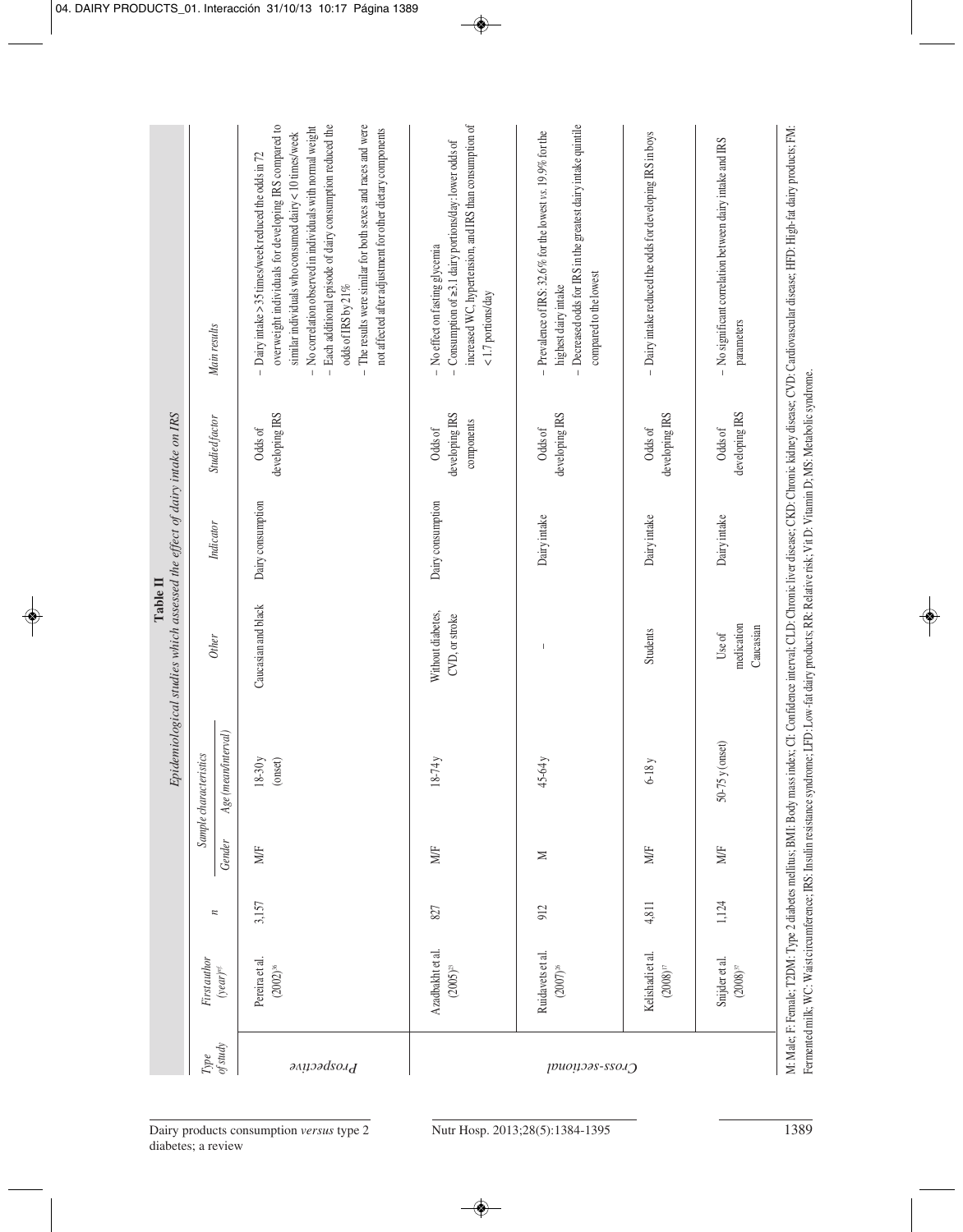## *Evidence from intervention studies*

The causal relationship between the consumption of dairy products or their components and the development and treatment of T2DM can only be evaluated by intervention studies. There is only one clinical trial where dairy foods have been used as the experimental variable with respect to the treatment of T2DM in humans.<sup>38</sup> The remaining eight studies used supplements (pills or powders) containing nutrients like calcium and/or vitamin D found in dairy products (table III).

The effects of oral calcium supplements on insulin sensitivity were assessed in a parallel randomized controlled single-blinded trial.39 Hypertensive patients with T2DM  $(n = 15)$  were given 1,500 mg of oral elemental calcium daily (as calcium lactate gluconate and calcium carbonate pills) or no supplements for 8 weeks. Higher insulin sensitivity was observed in the calcium supplemented group compared to the nonsupplemented group. Fasting glycemia, insulinemia, and glycosylated hemoglobin (HbA1c) levels were not significantly affected. Although the sodium-hydrogen exchange (NHE-1) activity was reduced in the supplemented group, this change was not correlated with a change in insulin sensitivity. However, a significant reduction in intraplatelet calcium concentrations was observed in the supplemented group. The authors also verified the occurrence of a positive correlation between the intraplatelet calcium concentrations and changes in insulin sensitivity. Increased intraplatelet calcium concentrations are considered a common characteristic of T2DM, hypertension, and obesity.40,41 The study results suggest that daily supplementation with 1,500 mg of calcium may reduce intraplatelet calcium concentration levels and improve insulin sensitivity in diabetic and hypertensive patients. However, it is noteworthy that these patients exhibited some extent of IR in addition to a high basal intraplatelet calcium concentration. It is not known whether similar results would also occur in individuals with lower levels of IR.

The combined effects of calcium and vitamin D supplements were studied in four intervention studies.<sup>16,38,42,43</sup> In a factorial clinical trial,<sup>38</sup> individuals with T2DM consumed yogurt-based beverages with different levels of calcium and vitamin D over 12 weeks. The participants were randomly allocated to 3 groups that drank one of the following beverages: plain yogurt without vitamin D<sub>3</sub> and with  $150 \text{ mg } \text{Ca}/250 \text{ mL}$  $(PY)$ , yogurt fortified with 500 IU vitamin  $D<sub>z</sub>$  and 150 mg Ca/250 mL (DY), and yogurt fortified with 500 IU vitamin D<sub>3</sub> and 250 mg Ca/250 mL (DCY). Vitamin D<sub>3</sub> serum levels were significantly increased in the DY and DCY groups. HOMA-IR scores and fasting glycemia were significantly decreased in both groups compared with PY, but were lower in the DY group. However, the insulinemia and HbA1c levels did not differ between the groups.

The results of the previously mentioned study<sup>38</sup> suggest that the daily intake of vitamin  $D_3$ -fortified

yogurt with or without the addition of calcium may improve insulin sensitivity (HOMA-IR) and reduce fasting glycemia in diabetic individuals. However, it is not known whether the changes observed during the 12 week-study would persist if the beverages were consumed for a longer period of time. It should be noted that since the yogurt was not consumed in the laboratory, it is impossible to confirm whether the study treatments were actually consumed by subjects. Regardless, the results suggest that increased vitamin D intake may be beneficial in preventing and controlling T2DM.

Elderly volunteers with normal fasting glucose or impaired fasting glucose (IFG) were given calcium pills (500 mg calcium citrate) and vitamin D (700 IU vitamin  $D_3$ ) or placebo for 3 years. The IFG group exhibited smaller increases in fasting glycemia (+0.02  $\pm$  0.4 *vs.* + 0.34  $\pm$  6.1 mmol/L, P = 0.042) and HOMA-IR scores  $(+0.05 \text{ vs. } +0.91, P = 0.031)$  compared to the placebo group.16

De Boer et al.<sup>42</sup> conducted a randomized doubleblind clinical trial involving the participation of 33,951 healthy women who were given daily supplements of calcium  $(1,000 \text{ mg calcium carbonate})$  and vitamin D<sub>3</sub> (400 IU) or placebo for seven years. The incidence of diabetes in the study population was 6.5%. Supplementation did not alter the fasting glycemia, insulinemia, or HOMA-IR scores. One caveat of this study is that the participants reported if they were diabetics or not. No test was done to confirm the occurrence of diabetes among the participants. T2DM can manifest many years prior to a formal diagnosis.<sup>44</sup> The lack of homogeneity in the health status of those participants at the beginning of the study may have impaired the results.

The effects of vitamin D supplementation with or without calcium over 16 weeks were assessed in a study involving 92 adults.<sup>43</sup> The participants were divided into two groups: one group was supplemented daily with vitamin  $D<sub>2</sub>$  (2,000 IU or 50 mcg), and the other group received a placebo. Half of each group also received calcium supplements (800 mg calcium carbonate). Insulin secretion and sensitivity increased in the group exclusively supplemented with vitamin D compared to the placebo. Calcium supplementation did not affect any of the measured parameters.

Two other double-blind studies tested the effect of vitamin D supplements were tested in non-diabetic, overweight subjects.45,46 Postprandial insulin sensitivity significantly improved following the administration of  $120,000$  IU of vitamin D, every two weeks over a sixweek period.<sup>45</sup> The authors of another study reported that improved insulin sensitivity and reduced fasting glycemia were observed in subjects who took daily supplements of  $100 \text{ mcg}$  (4,000 IU) of vitamin D<sub>2</sub> for six months.46 These findings further confirm that vitamin D might be important in the prevention and control of T2DM.

Conversely, daily vitamin  $D<sub>3</sub>$  supplements (83.3) mcg/ 3,332 IU) for 12 months did not have any benefi-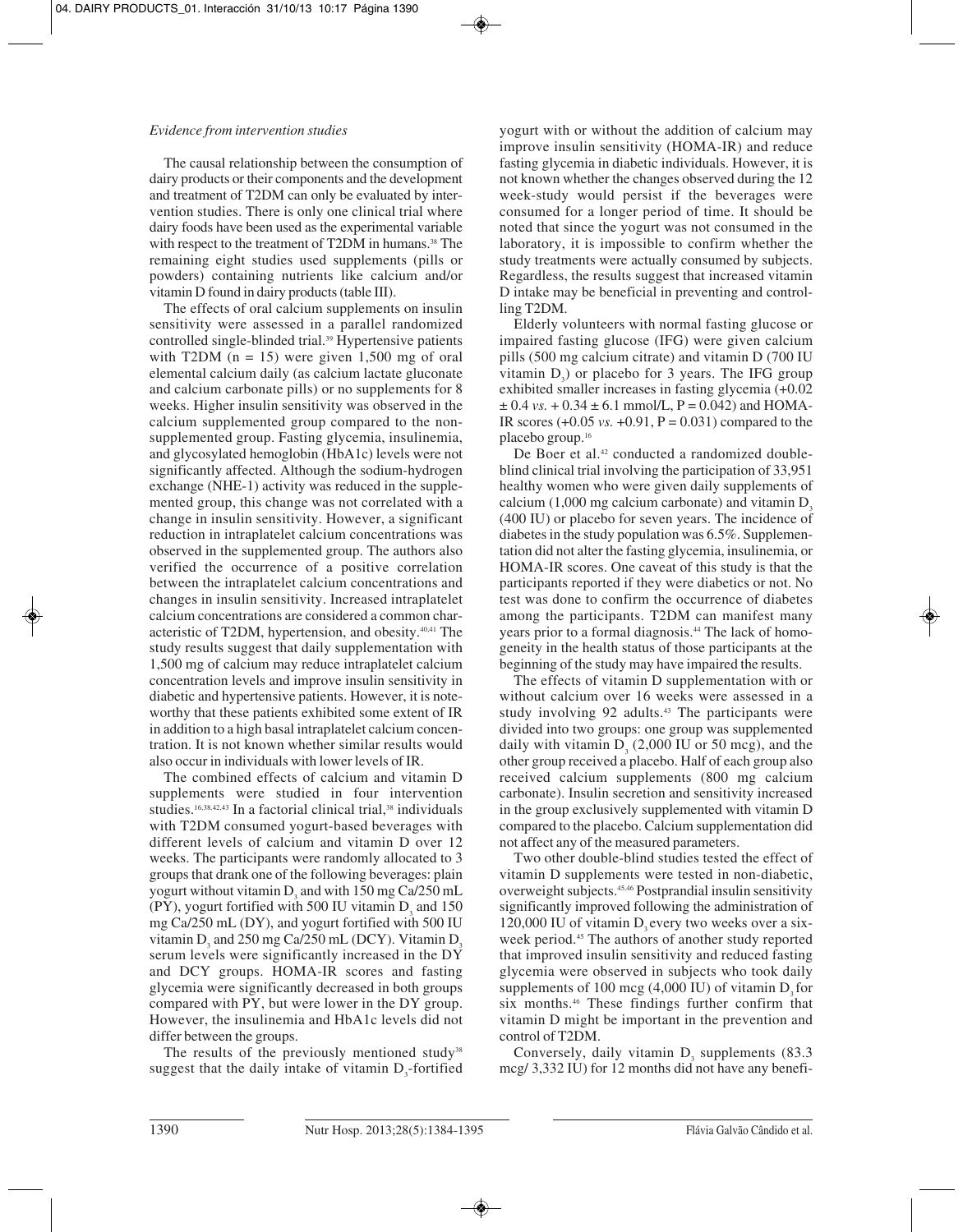|                                                                               | Improvement<br>$\mathop{S\!I}\nolimits u\mathop{o}$ | Yes                                                                                                                                                                                                     | $\gtrsim$                                                                                                                                                                                                                                   | $\gtrsim$                                                                                                                                                                                             | Yes                                                                                                                                                                                                                                                                          | Yes                                                                                                                                       |
|-------------------------------------------------------------------------------|-----------------------------------------------------|---------------------------------------------------------------------------------------------------------------------------------------------------------------------------------------------------------|---------------------------------------------------------------------------------------------------------------------------------------------------------------------------------------------------------------------------------------------|-------------------------------------------------------------------------------------------------------------------------------------------------------------------------------------------------------|------------------------------------------------------------------------------------------------------------------------------------------------------------------------------------------------------------------------------------------------------------------------------|-------------------------------------------------------------------------------------------------------------------------------------------|
|                                                                               | Main study results                                  | fasting plasma glucose had lower increase<br>decreased in the treatment group. In IFG<br>compared with placebo group and lower<br>25(OH)D, increased and of PTH level<br>increase in HOMA-IR.           | placebo. Fasting glucose, insulin concentrations<br>and HOMA-IR were not affected in the study.<br>concentrations was 23 nmol/L higher than<br>Cumulative incidence of diabetes: 6.5%.<br>In the supplementation group 25(OH)D <sub>3</sub> | placebo. In supplementation group 25(OH)D,<br>baseline within groups or compared with<br>Fasting glucose, insulin HOMA-IR and<br>HbA1c were not affected compared to<br>was higher and PTH was lower. | decreased in the placebo group. Quantitative<br>insulin sensitivity check index, HOMA-IR<br>decreased, oral glucose insulin sensitivity<br>and $\beta$ cell function remained unaffected.<br>25(OH)D, levels increased, PTH levels<br>increased in the supplement group, and | was higher, intraplatelet calcium and NHE-1<br>activity were lower in the treatment group.<br>At the end of the study insulin sensitivity |
| Interventional studies of dairy, calcium and vitamin D intake on IRS and T2DM | Study design and doses                              | and impaired fasting glucose group (IFG).<br>of vitamin D per day and placebo group.<br>500 mg of calcium citrate plus 700 IU<br>normal fasting glucose group (NFG)<br>There were two subgroups within: | 400 IU of vitamin D3 daily or placebo<br>1,000 mg of calcium carbonate plus<br>group.                                                                                                                                                       | supplementation (40,000 IU of<br>Placebo group or vitamin D<br>cholecalciferol) weekly.                                                                                                               | group receiving 3 doses of 120,000 IU<br>of vitamin D3 at fortnightly intervals.<br>Placebo group and supplement                                                                                                                                                             | 1,500 mg of calcium orally daily<br>and placebo group.                                                                                    |
| Table III                                                                     | Time                                                | 3y                                                                                                                                                                                                      | 7y                                                                                                                                                                                                                                          | $6 \text{ m}$                                                                                                                                                                                         | 6wk                                                                                                                                                                                                                                                                          | 8 wk                                                                                                                                      |
|                                                                               | Age (mean<br>or range)                              | $71\,\mathrm{y}$                                                                                                                                                                                        | 62y                                                                                                                                                                                                                                         | $56.2 \pm 7.8$ y                                                                                                                                                                                      | $43.5 \pm 7.5y$                                                                                                                                                                                                                                                              | $59 + 7.9y$                                                                                                                               |
|                                                                               | Gender                                              | MÆ                                                                                                                                                                                                      | $\mathbf{L}$                                                                                                                                                                                                                                | MÆ                                                                                                                                                                                                    | $\geq$                                                                                                                                                                                                                                                                       | MÆ                                                                                                                                        |
|                                                                               | $\overline{\phantom{a}}$                            | 314                                                                                                                                                                                                     | 33,951                                                                                                                                                                                                                                      | 36                                                                                                                                                                                                    | 65                                                                                                                                                                                                                                                                           | $\overline{31}$                                                                                                                           |
|                                                                               | Subjects                                            | Non diabetic                                                                                                                                                                                            | Self-reported<br>no diabetes                                                                                                                                                                                                                | diabetic<br>Type 2                                                                                                                                                                                    | Non diabetic<br>obese                                                                                                                                                                                                                                                        | Hypertension<br>Type 2 DM                                                                                                                 |
|                                                                               | of study<br>$Type$                                  | Double-blinded                                                                                                                                                                                          | Double-blinded                                                                                                                                                                                                                              | Single-blinded<br>placebo                                                                                                                                                                             | Double-blinded<br>placebo                                                                                                                                                                                                                                                    | Single-blinded                                                                                                                            |
|                                                                               | First author<br>$(year)^{ref.}$                     | Pittas et al.<br>$(2007)^{\text{\tiny{16}}}$                                                                                                                                                            | De Boer et al.<br>$(2008)^{\scriptscriptstyle 42}$                                                                                                                                                                                          | Figenschau<br>Jorde and<br>$(2009)^{48}$                                                                                                                                                              | Nagpal et al.<br>$(2009)^{45}$                                                                                                                                                                                                                                               | Pikilidou et al.<br>$(2009)^{39}$                                                                                                         |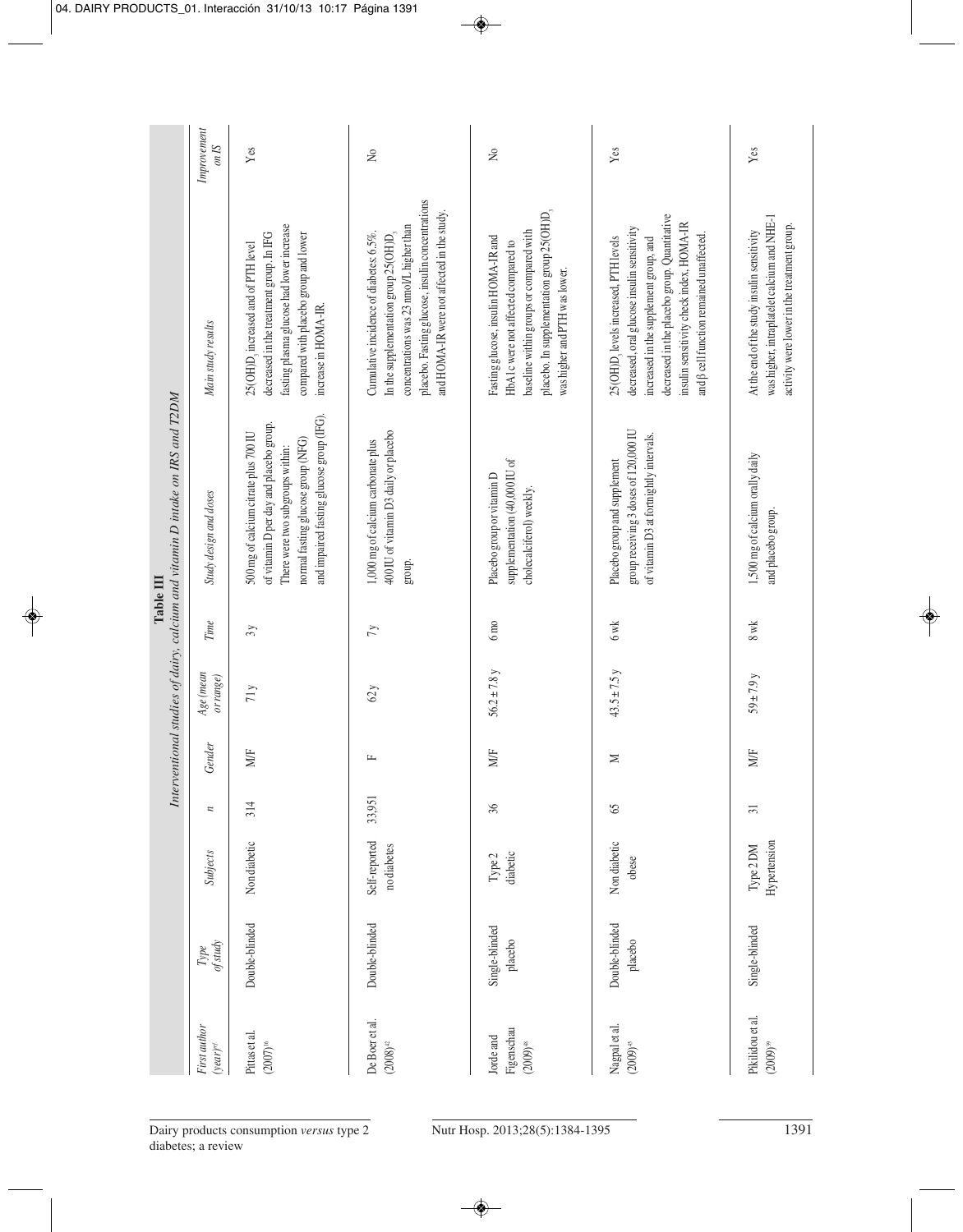| Improvement<br>on IS<br>Main study results<br>Interventional studies of dairy, calcium and vitamin D intake on IRS and T2DM<br>Study design and doses<br>Table III $\left( cont.\right)$<br>Time<br>Age (mean<br>or range) | Yes<br>HOMA %S increased, fasting insulin declined<br>25(OH)D, increased at 3 months and declined<br>Insulin sensitivity (HOMA-IR) decreased,<br>at 6 months. Fasting glucose, HOMA %B<br>baseline in the supplement group. Serum<br>and overall IR decreased compared with<br>were not affected.<br>2 groups: placebo and the vitamin D<br>cholecalciferol (D3) per day).<br>group (100 mcg (4,000IU) of<br>$6 \text{ mo}$<br>$41 \pm 9.6 y$ | $\tilde{z}$<br>Weight loss was not affected by vitamin D<br>supplementation. 25(OH)D, and calcitriol<br>concentrations increased in the vitamin D<br>group. Fasting serum glucose, proinsulin<br>and HbA1c were not altered.<br>$(3,332 \text{ IU})$ of cholecalciferol daily).<br>and the vitamin D group (83.3 mcg<br>During weight-loss-placebo group<br>$12 \text{ mo}$<br>$48.1 \pm 10.2$ y | Yes<br>HbA1c-lower on groups 2, 3 than group 1.<br>Fasting glucose, insulin, HOMA-IR and<br>$25(OH)D3$ -higher on groups 2 and 3.<br>150 mg Ca/250 ml; 2) vitamin D fortified<br>yogurt drink with 500 IU of vitamin D <sub>3</sub><br>1) plain yogurt with no vitamin D and<br>and 150 mg Ca/250 ml; 3) vitamin D<br>containing 500 IU of vitamin D <sub>3</sub> and<br>with calcium fortified yogurt drink,<br>Groups-consumption twice a day:<br>250 mg Ca/250 ml.<br>$12 \text{ wk}$<br>50.7 ± 6.1 y | Yes<br>Disposition index increased in the vitamin D<br>Insulin secretion improved in the vitamin D<br>group and decrease in no vitamin D group.<br>group. Calcium did not affect any of the<br>assessed outcomes.<br>2 groups: 2,000 IU (50 mcg) of vitamin<br>D, /day or placebo, within each group:<br>800 mg/day of calcium carbonate<br>or placebo.<br>$16$ wk<br>$57 \pm 1 y$ |
|----------------------------------------------------------------------------------------------------------------------------------------------------------------------------------------------------------------------------|-----------------------------------------------------------------------------------------------------------------------------------------------------------------------------------------------------------------------------------------------------------------------------------------------------------------------------------------------------------------------------------------------------------------------------------------------|--------------------------------------------------------------------------------------------------------------------------------------------------------------------------------------------------------------------------------------------------------------------------------------------------------------------------------------------------------------------------------------------------|----------------------------------------------------------------------------------------------------------------------------------------------------------------------------------------------------------------------------------------------------------------------------------------------------------------------------------------------------------------------------------------------------------------------------------------------------------------------------------------------------------|------------------------------------------------------------------------------------------------------------------------------------------------------------------------------------------------------------------------------------------------------------------------------------------------------------------------------------------------------------------------------------|
| Gender                                                                                                                                                                                                                     | щ                                                                                                                                                                                                                                                                                                                                                                                                                                             | MÆ<br>165                                                                                                                                                                                                                                                                                                                                                                                        | MÆ                                                                                                                                                                                                                                                                                                                                                                                                                                                                                                       | MÆ                                                                                                                                                                                                                                                                                                                                                                                 |
| $\overline{\phantom{a}}$<br>Subjects                                                                                                                                                                                       | $\overline{\infty}$<br>Non diabetic                                                                                                                                                                                                                                                                                                                                                                                                           | overweight<br>Healthy                                                                                                                                                                                                                                                                                                                                                                            | 90<br>Type 2 DM                                                                                                                                                                                                                                                                                                                                                                                                                                                                                          | $\mathcal{S}$<br>Non diabetic<br>of type 2 DM<br>at high risk                                                                                                                                                                                                                                                                                                                      |
| of study<br>$\mathit{Type}$                                                                                                                                                                                                | Double-blinded<br>placebo                                                                                                                                                                                                                                                                                                                                                                                                                     | Double-blinded<br>placebo                                                                                                                                                                                                                                                                                                                                                                        | Factorial                                                                                                                                                                                                                                                                                                                                                                                                                                                                                                | Double-blinded<br>placebo                                                                                                                                                                                                                                                                                                                                                          |
| First author<br>$(year)^{ref.}$                                                                                                                                                                                            | Von Hurst et al.<br>$(2009)^{46}$                                                                                                                                                                                                                                                                                                                                                                                                             | Zitterman et al.<br>$(2009)^{47}$                                                                                                                                                                                                                                                                                                                                                                | Nikooyeh et al.<br>$(2011)^{38}$                                                                                                                                                                                                                                                                                                                                                                                                                                                                         | Mitri et al.<br>$(2011)^{51}$                                                                                                                                                                                                                                                                                                                                                      |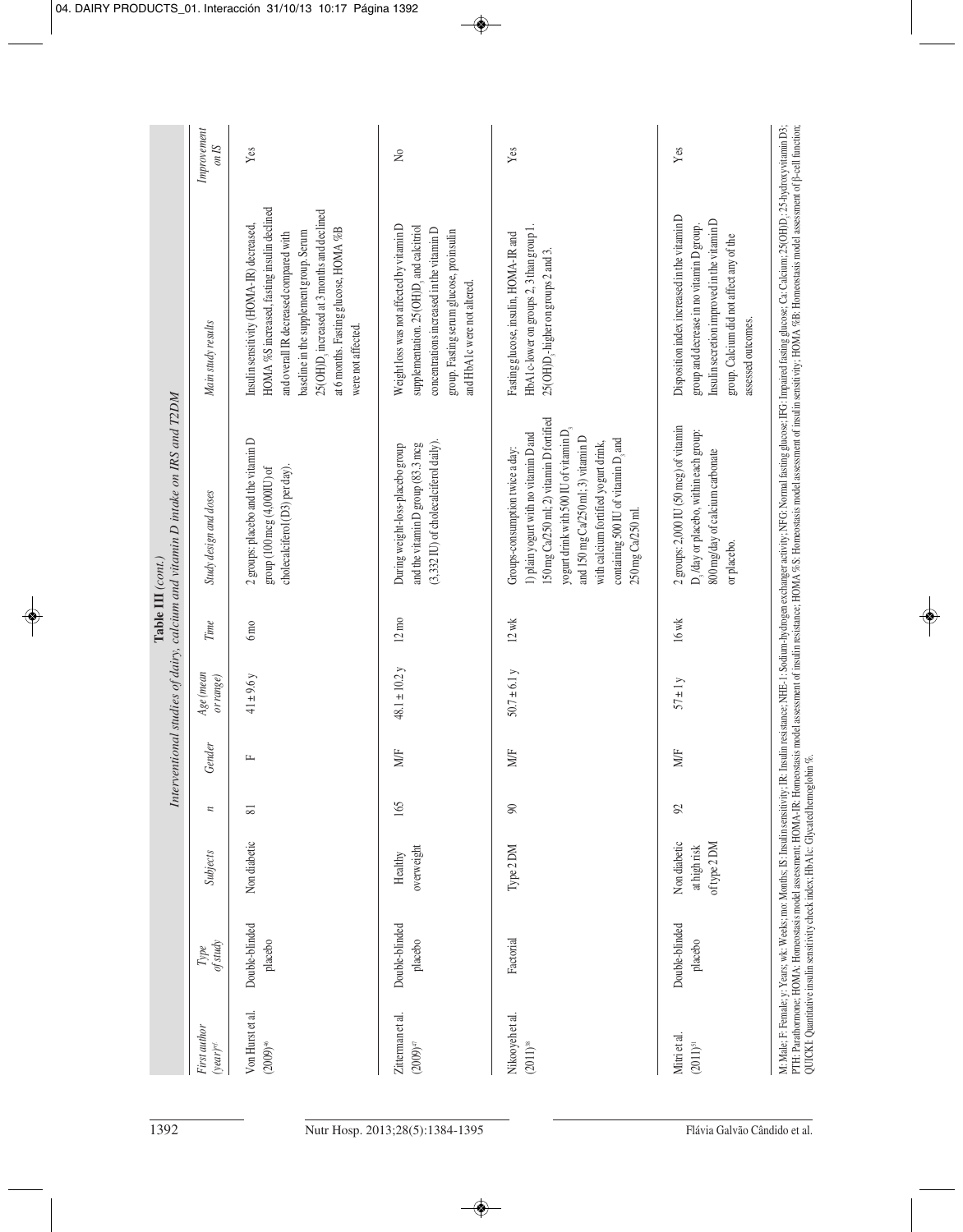cial effect in overweight or obese subjects $(47)$ . A 6month regimen of weekly vitamin D<sub>2</sub> supplementation of 40,000 IU (5,700 IU per day in capsule form) did not affect the fasting glycemia, insulin, HOMA-IR scores, or HbA1c levels in diabetic subjects.<sup>48</sup>

All of the studies that assessed the effects of vitamin  $D$ <sup>16,38,42,43, 45-49</sup> reported significant increases in 25(OH)D<sub>3</sub> serum levels, which may subsequently improve insulin sensitivity.<sup>50-52</sup> Nevertheless, the variation among the supplement doses (ranging from 400 to 8,000 IU/daily) and the amounts of vitamin D typically found in dairy products (40 to 100 IU/milk or yougurt serving, best described later) must be taken into account. Moreover, the previously mentioned studies focused on the effect of vitamin D supplements in Caucasians, and even after adjusting for ethnicity, the results cannot be extrapolated to darker skin people, in whom vitamin D synthesis is impaired by greater skin pigmentation.<sup>53</sup> In addition, the geographical locations where the studies were conducted play a role in the extent of solar exposure and skin synthesis of vitamin D. These variables make it difficult to apply the findings of this study to populations that live at different latitudes.

Although several authors have reported that calcium improves insulin sensitivity and glycemia,<sup>16,39,42</sup> others have reported the lack of such effect.<sup>42,43</sup> Therefore, additional intervention studies are needed to elucidate the effects of calcium on glycemic status and insulin sensitivity in both normoglycemic and diabetic individuals.

# **Actual nutritional recommendations** *vs.* **scientific evidences regarding dairy consumption and T2DM**

The new DRIs for calcium and vitamin D were published in 2011.27 The greatest difference from the previous DRIs was a change from Adequate Intakes (AI) to Estimated Average Requirements (EAR), Recommended Dietary Allowance (RDA), and Tolerable Upper Intake Level (UL).<sup>54</sup> Based on recent scientific studies about effects of calcium and vitamin D on bone health, an expert panel established by the Institute of Medicine (IOM) defined the reference values for several age ranges. The EAR and RDA of calcium for individuals > 1 year old ranges from 500-1,100 mg/day and 700-1,300 mg/day, respectively. Vitamin D levels were determined assuming low solar exposure levels. The EAR for individuals  $> 1$  year old corresponds to 400 IU/day. The vitamin D RDA values differ by age group, and are listed as 600 IU/day for people between 1 and 70 years old and 800 IU/day for those > 71 years old and older.<sup>27</sup>

Dietary guidelines (DGs) are a primary nutritional educational tool with a pivotal role in translating nutrient recommendations into food intake recommendations for the general population.<sup>55</sup> DGs must comply with the RDA,<sup>55</sup> which meets the needs of 97.5% of the healthy population.<sup>27</sup> One dairy portion supplies an

average of 300 mg of calcium. Therefore, the calcium recommendations for adults (1,000-1,300 mg/d) are not met when < 3 dairy portions per day are consumed per day, even when other dietary calcium sources are consumed. For this reason, the daily dairy intake recommendations were increased from 2-3 portions to at least 3.55,56

The vitamin D content of dairy products depends on whether the products are fortified. Vitamin D is heat stable, and thus, its concentrations are usually not altered during dairy product processing.57 However, the vitamin D contents of dairy product are considered low relative to other dietary sources, such as high-fat fish and bovine liver. Nevertheless, dairy-derived vitamin D is important because other sources are not regularly consumed by the populations of many countries, and other vitamin D sources may contain high levels of cholesterol.58 Therefore, dairy products are the main dietary source of vitamin D in several countries and are commonly fortified with additional vitamin D.58,59 In the United States, the maximum limits of vitamin D supplementation are approximately 100 IU/milk serving or 40-80 IU/yogurt serving.<sup>58</sup> Therefore, the consumption of the three recommended servings of dairy every day provides at most 300 IU of vitamin D, which is less than the current recommendation of 600 to 800 IU/day. This deficit should be satisfied by other dietary sources.

Although the DRI recommendations for calcium and vitamin D intake only considered the benefits for bone health, consuming  $\geq 3$  dairy portions every day, as recommended by the DG, also protects against T2DM and IRS.11-14,18-21,23,24,26,36 Thus, a dairy intake that meets the DG might provide benefits with respect to T2DM, provided that appropriate vitamin D levels are maintained by means of other dietary sources or adequate solar exposure.<sup>58</sup>

According to the International Dairy Federation, the worldwide current estimated average consumption of dairy seems to be far from the recommendations.<sup>60</sup> This estimate is based on total milk production and not in its actual intake, which can lead to small variations in the values. The average *per capita* consumption of milk in 2009 was 103 L, corresponding to approximately 280 mL per day. Although in 2009 there was an increase of 8% in the estimated consumption compared to consumption in 2000, this amount is far below the recommended dietary allowances of at least three servings a day. It should also be considered that this consumption is not equally distributed among the different territories around the world.<sup>56,61</sup>

# **Conclusions**

The results of the epidemiological studies indicate that the consumption of at least 3 servings of low-fat dairy products as part of a healthy diet is crucial to reduce the risk of developing T2DM. There are few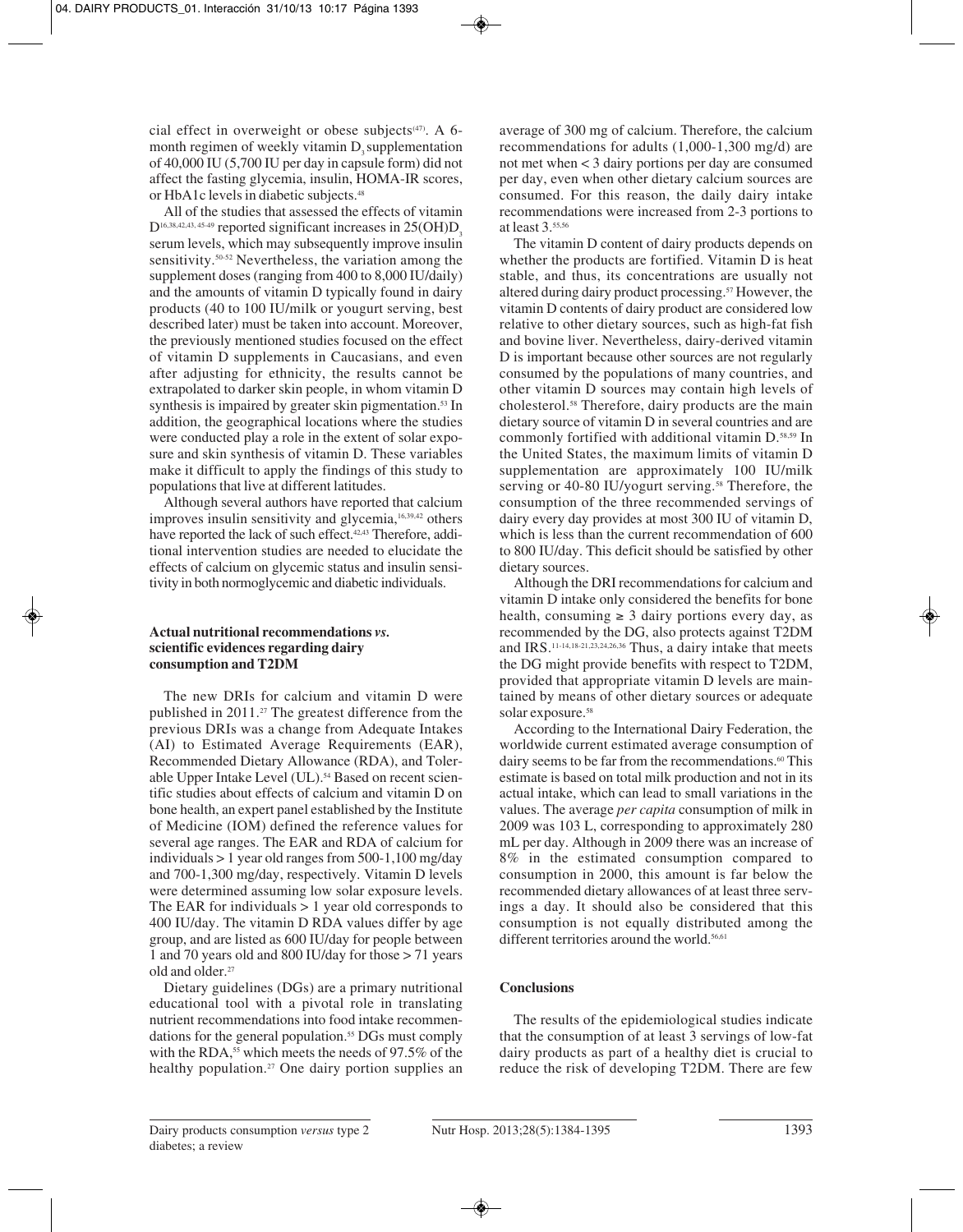intervention studies that explored the effects of dairy or its components (calcium or vitamin D) on T2DM development and treatment. In some of them high doses of calcium and/or vitamin D were tested. Nevertheless, the majority of the analyzed intervention studies reported that the consumption of calcium and vitamin D may be beneficial in preventing and treating T2DM. Although this topic needs further investigation, the consumption of low-fat dairy consumption may be an important strategy to prevent and control T2DM, especially because of the low estimate values of dairy consumption by people from different parts of the world.

## **Acknowledgements**

To CAPES for the master's scholarship grant and to FAPEMIG for the support (CDS-APQ-01677-10).

#### **References**

- 1. Donath MY, Shoelson SE. Type 2 diabetes as an inflammatory disease. *Nat Rev Immunol* 2011; 11 (2): 98-107.
- 2. Shaw JE, Sicree RA, Zimmet PZ. Global estimates of the prevalence of diabetes for 2010 and 2030. *Diabetes Res Clin Pract* 2010; 87 (1): 4-14.
- 3. Zimmet P, Alberti KG, Shaw J. Global and societal implications of the diabetes epidemic. *Nature* 2001; 414 (6865): 782-7.
- 4. Kolb H, Mandrup-Poulsen T. The global diabetes epidemic as a consequence of lifestyle-induced low-grade inflammation. *Diabetologia* 2010; 53 (1): 10-20.
- 5. Hu G, Lakka TA, Lakka HM, Tuomilehto J. Lifestyle management in the metabolic syndrome. *Metab Syndr Relat Disord* 2006; 4 (4): 270-86.
- 6. Liberopoulos EN, Tsouli S, Mikhailidis DP, Elisaf MS. Preventing type 2 diabetes in high risk patients: an overview of lifestyle and pharmacological measures. *Curr Drug Targets* 2006; 7 (2): 211-28.
- 7. Djousse L, Driver JA, Gaziano JM, Buring JE, Lee IM. Association between modifiable lifestyle factors and residual lifetime risk of diabetes. *Nutr Metab Cardiovasc Dis* 2013; 23 (1): 17- 22.
- 8. Shaw M, Savoye M, Cali A, Dziura J, Tamborlane WV, Caprio S. Effect of a successful intensive lifestyle program on insulin sensitivity and glucose tolerance in obese youth. *Diabetes Care* 2009; 32 (1): 45-7.
- 9. Yamashiro T, Nishikawa T, Isami S, Wei CN, Fukumoto K, Matsuo H et al. The effect of group-based lifestyle interventions on risk factors and insulin resistance in subjects at risk for metabolic syndrome: the Tabaruzaka Study 1. *Diabetes Obes Metab* 2010; 12 (9): 790-7.
- 10. Tremblay A, Gilbert JA. Milk products, insulin resistance syndrome and type 2 diabetes. *J Am Coll Nutr* 2009; 28 (Suppl. 1): 91S-102S.
- 11. Choi HK, Willett WC, Stampfer MJ, Rimm E, Hu FB. Dairy consumption and risk of type 2 diabetes mellitus in men: a prospective study. *Arch Intern Med* 2005; 165 (9): 997-1003.
- 12. Liu S, Song Y, Ford ES, Manson JE, Buring JE, Ridker PM. Dietary calcium, vitamin D, and the prevalence of metabolic syndrome in middle-aged and older U.S. women. *Diabetes Care* 2005; 28 (12): 2926-32.
- 13. Liu S, Choi HK, Ford E, Song Y, Klevak A, Buring JE et al. A prospective study of dairy intake and the risk of type 2 diabetes in women. *Diabetes Care* 2006; 29 (7): 1579-84.
- 14. Pittas AG, Dawson-Hughes B, Li T, Van Dam RM, Willett WC, Manson JE et al. Vitamin D and calcium intake in relation to type 2 diabetes in women. *Diabetes Care* 2006; 29 (3): 650-6.
- 15. van Dam RM, Hu FB, Rosenberg L, Krishnan S, Palmer JR. Dietary calcium and magnesium, major food sources, and risk of type 2 diabetes in U.S. black women. *Diabetes Care* 2006; 29 (10): 2238-43.
- 16. Pittas AG, Harris SS, Stark PC, Dawson-Hughes B. The effects of calcium and vitamin D supplementation on blood glucose and markers of inflammation in nondiabetic adults. *Diabetes Care* 2007; 30 (4): 980-6.
- 17. Kelishadi R, Gouya MM, Adeli K, Ardalan G, Gheiratmand R, Majdzadeh R et al. Factors associated with the metabolic syndrome in a national sample of youths: CASPIAN Study. *Nutr Metab Cardiovasc Dis* 2008; 18 (7): 461-70.
- 18. Elwood PC, Givens DI, Beswick AD, Fehily AM, Pickering JE, Gallacher J. The survival advantage of milk and dairy consumption: an overview of evidence from cohort studies of vascular diseases, diabetes and cancer. *J Am Coll Nutr* 2008; 27 (6): 723S-34S.
- 19. Kirii K, Mizoue T, Iso H, Takahashi Y, Kato M, Inoue M, et al. Calcium, vitamin D and dairy intake in relation to type 2 diabetes risk in a Japanese cohort. *Diabetologia* 2009; 52 (12): 2542-50.
- 20. Fumeron F, Lamri A, Abi Khalil C, Jaziri R, Porchay-Balderelli I, Lantieri O et al. Dairy consumption and the incidence of hyperglycemia and the metabolic syndrome: results from a french prospective study, Data from the Epidemiological Study on the Insulin Resistance Syndrome (DESIR). *Diabetes Care* 2011; 34 (4): 813-7.
- 21. Margolis KL, Wei F, de Boer IH, Howard BV, Liu S, Manson JE et al. A diet high in low-fat dairy products lowers diabetes risk in postmenopausal women. *J Nutr* 2011; 141 (11): 1969- 74.
- 22. Tong X, Dong JY, Wu ZW, Li W, Qin LQ. Dairy consumption and risk of type 2 diabetes mellitus: a meta-analysis of cohort studies. *Eur J Clin Nutr* 2011; 65 (9): 1027-31.
- 23. Azadbakht L, Mirmiran P, Esmaillzadeh A, Azizi F. Dairy consumption is inversely associated with the prevalence of the metabolic syndrome in Tehranian adults. *Am J Clin Nutr* 2005; 82 (3): 523-30.
- 24. Pittas AG, Lau J, Hu FB, Dawson-Hughes B. The role of vitamin D and calcium in type 2 diabetes. A systematic review and meta-analysis. *J Clin Endocrinol Metab* 2007; 92 (6): 2017-29.
- 25. Elwood PC, Pickering JE, Fehily AM. Milk and dairy consumption, diabetes and the metabolic syndrome: the Caerphilly prospective study. *J Epidemiol Community Health* 2007; 61 (8): 695-8.
- 26. Ruidavets JB, Bongard V, Dallongeville J, Arveiler D, Ducimetiere P, Perret B et al. High consumptions of grain, fish, dairy products and combinations of these are associated with a low prevalence of metabolic syndrome. *J Epidemiol Community Health* 2007; 61 (9): 810-7.
- 27. Ross AC, Manson JE, Abrams SA, Aloia JF, Brannon PM, Clinton SK et al. The 2011 Dietary Reference Intakes for Calcium and Vitamin D: what dietetics practitioners need to know. *J Am Diet Assoc* 2011; 111 (4): 524-7.
- 28. Teegarden D, Donkin SS. Vitamin D: emerging new roles in insulin sensitivity. *Nutr Res Rev* 2009; 22 (1): 82-92.
- 29. Poulsen P, Vaag A, Kyvik K, Beck-Nielsen H. Genetic versus environmental aetiology of the metabolic syndrome among male and female twins. *Diabetologia* 2001; 44 (5): 537-43.
- 30. Miyazaki Y, Glass L, Triplitt C, Wajcberg E, Mandarino LJ, DeFronzo RA. Abdominal fat distribution and peripheral and hepatic insulin resistance in type 2 diabetes mellitus. *Am J Physiol Endocrinol Metab* 2002; 283 (6): E1135-43.
- 31. Zemel MB, Thompson W, Milstead A, Morris K, Campbell P. Calcium and dairy acceleration of weight and fat loss during energy restriction in obese adults. *Obes Res* 2004; 12 (4): 582- 90.
- 32. Zemel MB, Richards J, Mathis S, Milstead A, Gebhardt L, Silva E. Dairy augmentation of total and central fat loss in obese subjects. *Int J Obes (Lond)* 2005; 29 (4): 391-7.
- 33. Soedamah-Muthu SS, Masset G, Verberne L, Geleijnse JM, Brunner EJ. Consumption of dairy products and associations